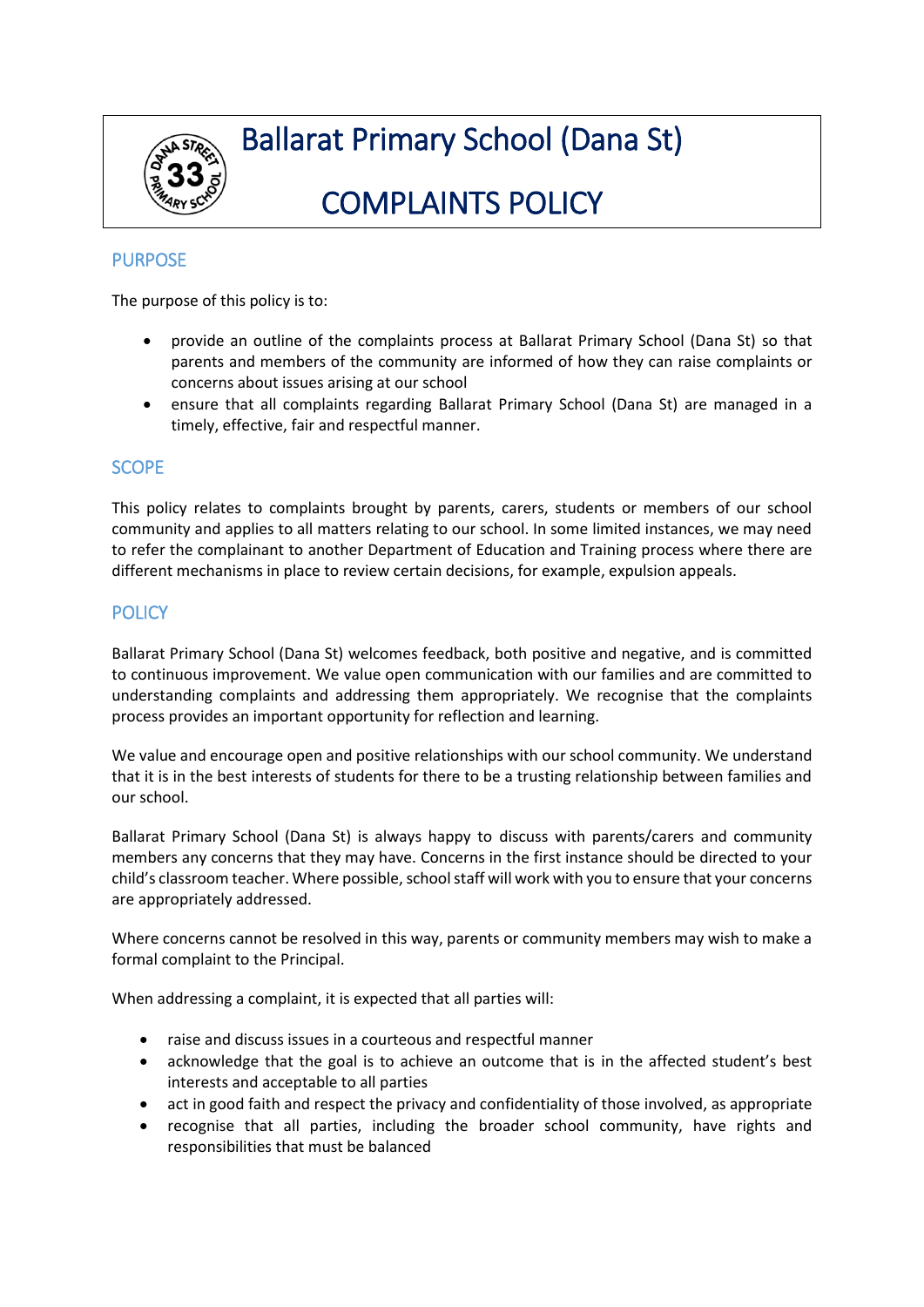recognise that schools and the Department may be subject to legal constraints on their ability to act or disclose information in some circumstances.

#### Preparation for raising a concern or complaint

Ballarat Primary School (Dana St) encourages parents, carers or members of the community who may wish to submit a complaint to:

- carefully consider the issues you would like to discuss
- remember you may not have all the facts relating to the issues that you want to raise
- think about how the matter could be resolved
- be informed by checking the policies and guidelines set by the Department and Ballarat Primary School (Dana St)

#### Complaints process

If you would like to make a formal complaint, in most cases, depending on the nature of the complaint raised, our school will first seek to understand the issues and will then convene a resolution meeting with the aim of resolving the complaint together. The following process will apply:

- 1. **Complaint received:** Please either email, telephone or arrange a meeting through the front office with the Principal, to outline your complaint so that we can fully understand what the issues are. We can discuss your complaint in a way that is convenient for you, whether in writing, in person or over the phone.
- 2. **Information gathering:** Depending on the issues raised in the complaint, the Principal, Assistant Principal or nominee may need to gather further information to properly understand the situation. This process may also involve speaking to others to obtain details about the situation or the concerns raised.
- 3. **Response:** Where possible, a resolution meeting will be arranged with the Principal to discuss the complaint with the objective of reaching a resolution satisfactory to all parties. If after the resolution meeting we are unable to resolve the complaint together, we will work with you to produce a written summary of the complaint in the event you would like to take further action about it. In some circumstances, the Principal may determine that a resolution meeting would not be appropriate. In this situation, a response to the complaint will be provided in writing.
- 4. **Timelines:** Ballarat Primary School (Dana St) will acknowledge receipt of your complaint as soon as possible (usually within 48 hours) and will seek to resolve complaints in a timely manner. Depending on the complexity of the complaint, we may need some time to gather enough information to fully understand the circumstances of your complaint. We will endeavour to complete any necessary information gathering and hold a resolution meeting where appropriate within 10 working days of the complaint being raised. In situations where further time is required, Ballarat Primary School (Dana St) will consult with you and discuss any interim solutions to the dispute that can be put in place.

#### **Resolution**

Where appropriate, Ballarat Primary School (Dana St) may seek to resolve a complaint by:

• an apology or expression of regret